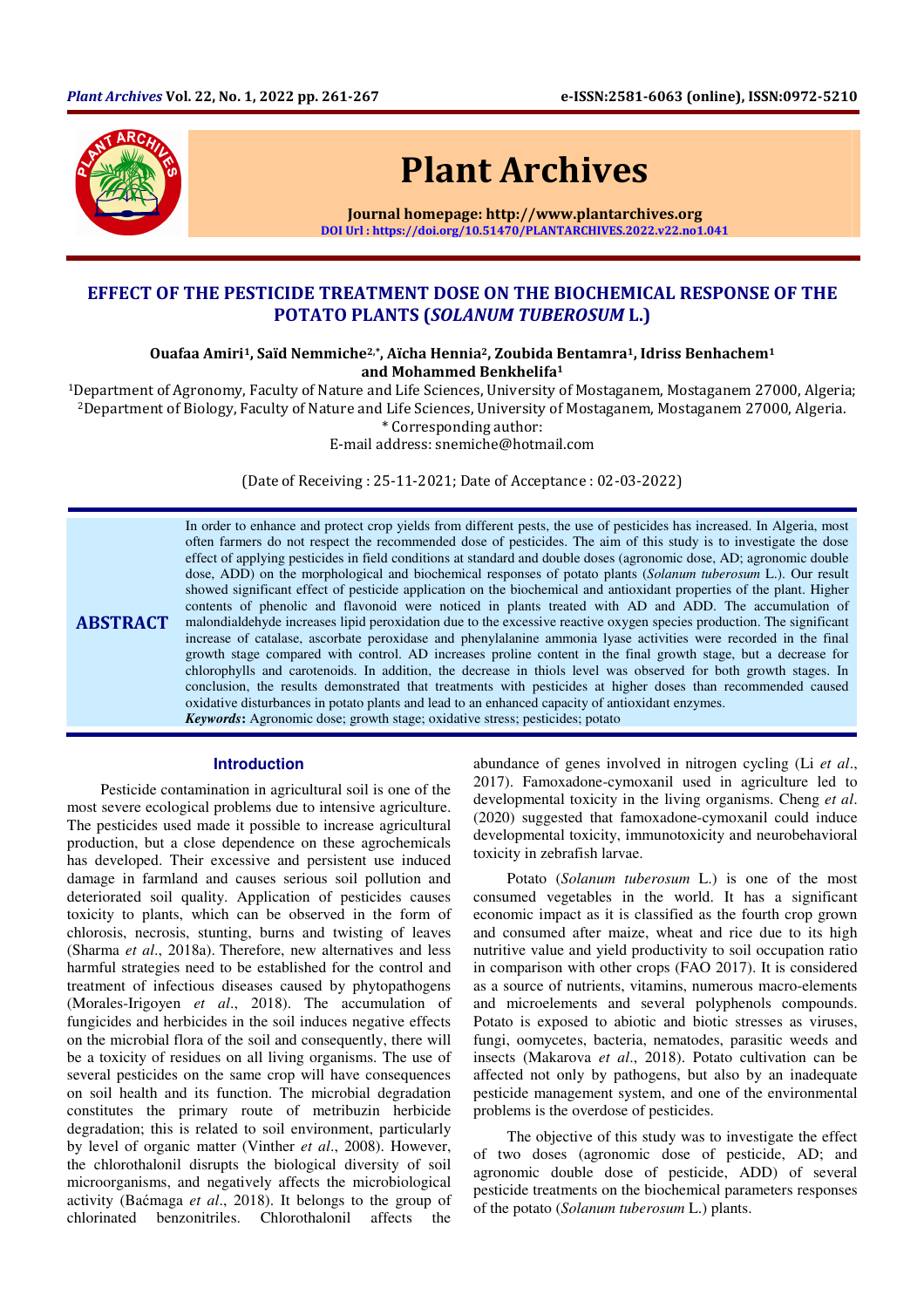## **Materials and Methods**

#### **Plant material, culture condition and treatment**

This study was conducted using commercial potato (*Solanum tuberosum* L., variety Sylvana). Potato tubers were planted by hand in mid-January 2019 and harvested in May 2019 at the stage of maturity. A plot of about  $44.2 \text{ m}^2$  was exploited to test the effect of two doses of pesticides on biochemical parameters of the potato plants. This plot was distributed in three micro plots about  $5.2 \text{ m}^2$  each spaced out between them by 1 m. The first is cultivated untreated, it was used as a control, the second micro plot is cultivated and treated with agronomic dose of pesticide (AD), and the third micro plot was cultivated and treated with an agronomic double dose of pesticide (ADD). Phytosanitary treatments were applied by spraying, first with herbicide then fungicides and insecticides. Every twelve days between two fungicides or two insecticides, and four days between a fungicide and insecticide. The chemicals used are listed in Table 1. The leaves were harvested in the two stages, initial stage of growing and in the final stage of maturation. They were stored under cold condition in order to perform the biochemical analysis.

#### **Measurement of growth parameters**

Ten plants were randomly collected from the experimental unit for determination of biometric parameters: leaf numbers, the number of aerial stems/plant and plant height (cm). The number of tubers/ plant, total yield/plant (kg) and total yield/hectare (ton) were also calculated in the final stage of harvesting for both doses AD and ADD.

# **Determination of chlorophyll content**

A leaf sample (500 mg) was mashed in a mortar and pestle with 80% acetone (v/v), the extract was filtered and centrifuged in sealed tubes at 15000 xg for 5 min. The absorbance was recorded at 470, 645 and 663 nm. The chlorophyll a (Chl a), chlorophyll b (Chl b), and carotenoids (Cx+c) contents were calculated using the formulae of Lichtenthaler and Buschmann (2001):

Chl a ( $\mu$ g/mL) = 12.25 A<sub>663</sub> – 2.79 A<sub>645</sub>

Chl b ( $\mu$ g/mL) = 21.50A<sub>645</sub> – 5.10A<sub>663</sub>

C (x+c) ( $\mu$ g/mL) = (1000 A<sub>470</sub> – 1.82 C<sub>a</sub> - 85.02 C<sub>b</sub>)/198

Total chlorophyll ( $\mu$ g/mL) = (20.2 x DO<sub>645</sub>) + (8.02 x DO<sub>663</sub>)

### **Determination of total phenolic, flavonoid and soluble sugar content**

The total phenolic content was determined by the method of Singleton and Rossi (1965). Flavonoids content of the extracts were determined using the protocol given by Zhishen *et al*. (1999). Soluble sugar content was determined by the method of Dubois *et al*. (1956).

#### **Activities of antioxidant enzymes**

Ascorbate peroxidase (APX, EC 1.11.1.11) activity was determined according to the method described by Nakano and Asada (1981). The catalase (CAT, EC 1.11.1.6) activity was determined by the decrease of the absorbance at 240 nm during 1 min as  $H_2O_2$  was consumed according to the method of Aebi (1984). Phenylalanine ammonia lyase (PAL, EC. 4.3.1.5) activity was estimated using the method of Beaudoin-Eagan and Thorpe (1985). The protein

concentration was determined according to Bradford (1976) method.

#### **Antioxidant capacities**

The diphenylpicrylhydrazyl radical (DPPH) was estimated according to Shimada *et al*. (1992). The Ferric reducing antioxidant power (FRAP) assay was applied by Rosales *et al*. (2006) to determine the anti-oxidative capacity of potato. The FRAP assay was determined from a standard curve of ammonium ferrous sulfate, and expressed as ferrous equivalent in µM.

# **Determination of malondialdehyde (MDA) content and hydrogen peroxide level**

MDA was estimated in plant tissues according to the protocol described by Heath and Packer (1968). Accumulation of  $H_2O_2$  in leaves was detected according to the method of Velikova *et al*. (2000)

#### **Measurement of proline content and total thiols**

Proline content was estimated as described by Bates *et al*. (1973). Total thiols content were determinate by Sedlak and Lindsay (1968) method.

#### **Statistical analysis**

All statistical analysis was performed with SPSS package (IBM SPSS Statistics, version 22.0) using one-way analysis of variance (ANOVA), followed by Tukey's posthoc test for statistical comparisons. The value of  $p<0.05$ represent significant difference.

#### **Results**

#### **Effect of pesticides on the growth parameters**

Results in Table 2 showed no significant effect of different doses of pesticides on all measured vegetative growth, plant height, leaf area  $(cm<sup>2</sup>)$  and number of aerial stems/plant compared with untreated control. Measurements of number of tubers/ plant and total yield / plant (Kg) and total yield/hectare (ton) of potato plants treated with AD and ADD showed a significant  $(p<0.05)$  increase of potato yields for the AD and ADD compared with control (Table 3).

## **Effect of pesticides application on the photosynthetic pigments content**

The effect of pesticides on chlorophyll a, b, total and carotenoids was tested on leaves of potato plants. Photosynthetic pigments are sensitive to the effects of pesticides; the chlorophyll (a) content decreased by 19% and 25% for AD and ADD respectively compared with control in the initial growth stage, and decreased for all treatment in the final growth stage (Table 4). As a response to stress of pesticides, a significant reduction of chlorophyll (b) was shown with ADD by 33% in the initial stage compared with control (Table 4). Pesticide concentrations (AD and ADD) application showed decreases in the carotenoid content by 14 % and 32% for AD and ADD respectively compared to the control of the initial stage. However, the trend of carotenoids was increased significantly for both doses AD and ADD compared with control in the final growth stage. All the pesticides with different doses as AD and ADD reduced significantly the concentration of chlorophyll total in the initial growth stage (Table 4).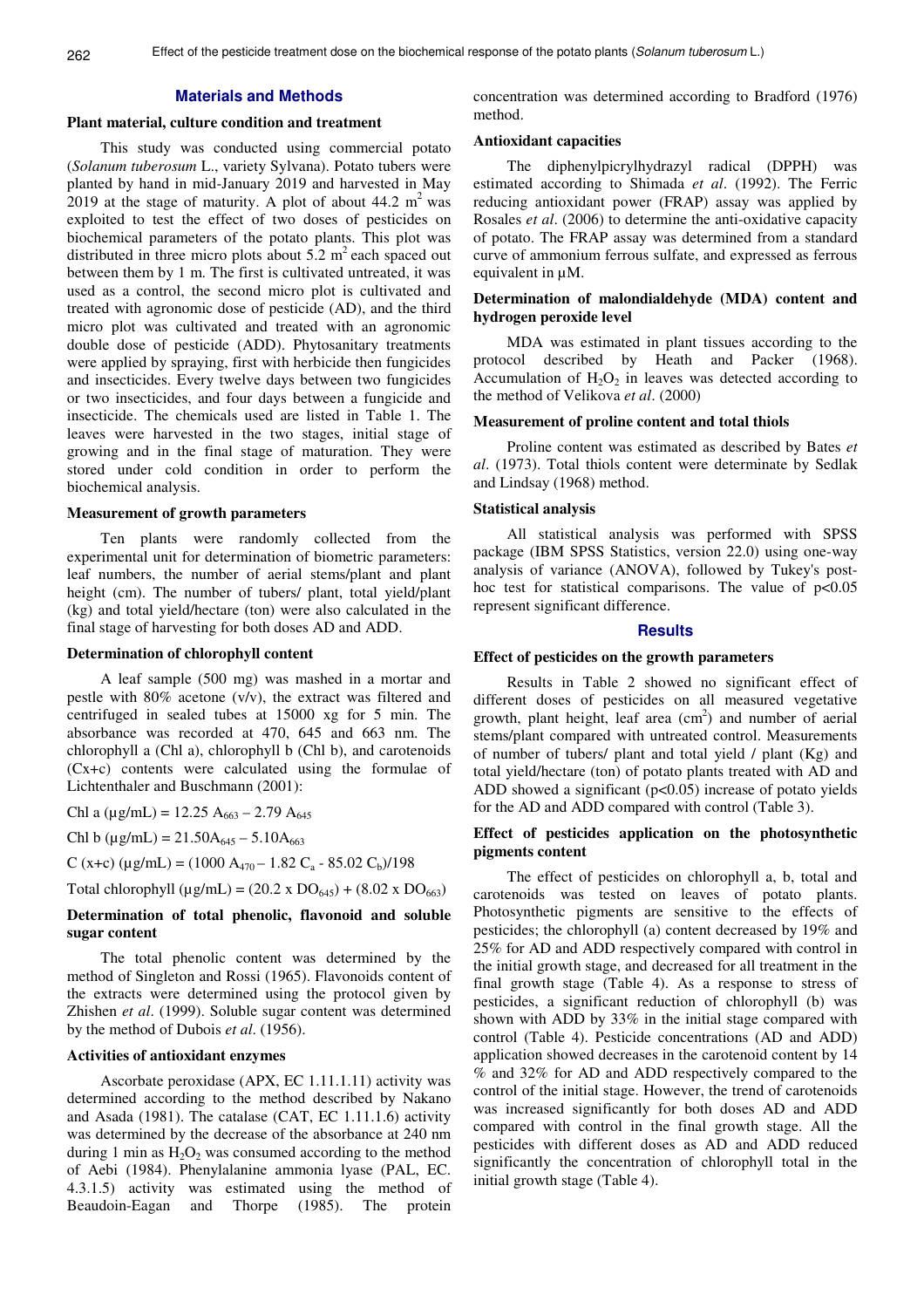# **Effect of pesticides application on the total flavonoid, phenolic and soluble sugar contents**

# In this study, the flavonoid contents were increased in both stages. We noticed that the flavonoid was increased by 80% and 160% for the AD and ADD respectively in the initial growth stage compared with control and by 123 % and 293 % for both doses, respectively in the final growth stage compared with control, so that significant increased activity was observed in the final growth stage for AD and ADD (Table 4). The results of the present study revealed that the level of total phenolic compounds enhanced in both stages with 39% and 107% for the AD and ADD respectively of the initial stage compared with control, and with 22% and 60% for AD and ADD respectively of the final stage. However, these results showed significant levels of phenolic in plants treated with ADD of the two stages (Table 4). Soluble sugar contents showed a significant increase in the leaves of plants treated by standard and double agronomic dose at the final growth stage compared with initial stage, and no significant

# **Effect of pesticides application on the antioxidant enzyme activity**

difference in the same growth stage.

APX activity exhibited a significant variation trend of AD and ADDP in the both stages compared with control. A significant increase activity was observed in the final growth stage in AD and ADD by 130%, 175% respectively (Table 5). The CAT activity exhibited similar response upon pesticide exposure in both the growth stages. Pesticides enhanced CAT activity in the final growth stage by 67% and 122% for the AD and ADD respectively compared with control. The result of PAL activity recorded high values in ADD by 127% in the initial stage and 100 % in the final stage (Table 5).

## **Effect of pesticides application on the antioxidant capacities of potato**

In both assays (DPPH and FRAP) the antioxidant capacity in leaves was significantly higher in final stage compared with control. However, no significant activity was notified for the two doses of the initial stage (Table 6). The results of ferric reducing antioxidant power (FRAP) decreased within treatments AD and ADD by 7% and 11% respectively for initial growth stage, but increased in the final stage with a significant antioxidant capacity recorded at an agronomic double dose of pesticide (ADD) (Table 6).

# **Effect of pesticides application on the malondialdehyde (MDA), hydrogen peroxide (H2O2) level, proline content and total thiols.**

The degree of lipid peroxidation was estimated by the MDA assay in plant's leaves. The highest amount of MDA level was found in plants treated with both doses in initial growth stage. However, a significant increase was recorded in  $H_2O_2$  level in final growth stage (Table 7). Proline is considered as a biochemical marker of the response of plants to abiotic stress. In our study, similar proline values were measured in plant leaves treated with the different doses of pesticides for the initial growth stage. However, the final stage showed the high proline value for the ADD. Our result showed no significant change of the thiols content in both stages, and significant change of hydrogen peroxide levels between initial and final growth stage (Table 7).

# **Discussion**

The present study was designed to assess the effects of two doses of pesticide treatments at the recommended agronomic dose and double dose on the morphological and biochemical responses of potato (*Solanum tuberosum* L*.*). The results of all measured vegetative growth showed that the growth was not affected by the two doses of pesticide. The plants height showed no significant effect in initial growth stage under both pesticides applications in accordance with Wu *et al*. (2004). However, a significant effect was recorded at the final growth stage compared with control. Similar results were reported by Sharma (2016) who mentioned that cypermethrin pesticides application affect significantly the growth and height of plants so that the lower concentration of cypermethrin application stimulate the height of plants, but at a higher concentrations inhibits all the growth parameters. In contrast, Gafar *et al*. (2018) reported that both Folimat 800 and Icaros pesticides applied at recommended and excessive dose increased carrot vegetative growth, but without difference between both doses. In this study, potato yield was no significantly affected by application of both low and high dose of pesticides, but Glover-Amengor and Tetteh (2008) reported that the doses of pesticides used (unden and diathane applications) affect crops by increasing yield at a lower concentrations and decreases at high concentrations. It is well noted that yield of plants depends upon the nutrient uptake through the root, but the dose of pesticide can influenced the function and soil health (Lupwayi *et al*., 2010). We have demonstrated that the exposure of potato plants to high dose of pesticides induce reactive oxygen species (ROS) production and enhanced the antioxidant enzymes activities. ROS causes oxidative stress to plants under pesticide application (Sharma *et al*., 2018b).

Photosynthesis is an important process for the growth and development of plants. In this study, the photosynthetic pigment contents were disturbed under pesticides treatments, but this exposure enhanced total phenol contents and flavonoids. Xia *et al*. (2006) reported that pesticides-induced reduction in the photosynthetic efficiency of plants by reducing stomata conductance, and the generation of oxidative stress; and affect various metabolic processes of plants as the effective quantum yield, enzyme activities, root growth and biosynthesis of pigments (Sharma *et al*., 2016). The decreased chlorophyll and carotenoid content in the initial growth stage of potato leaves is the early symptoms of pesticide toxicity. Parween *et al*. (2016) reported that application of higher dose of fungicide captan reduces the chlorophyll and carotenoid content in plants. Under environmental stress, such as pesticide exposure, phenolic and flavonoid compounds scavenger ROS excess and protect plants from oxidative stress (Berni *et al*., 2019; Pourcel *et al*., 2007) In the current study, the increase of flavonoids and total phenol content may be due to the increase in PAL activity (Kováčik *et al*., 2007), indicate that pesticides stimulated the phenylpropanoids pathway while the accumulation of this secondary metabolite is an adaptive strategy and protective mechanism to deal with stress caused ROS over production (Gill and Tuteja, 2010). Our results for polyphenol contents in potato leaves (cultivar Sylvana) are lower than those reported by Zarzecka *et al*. (2019) using other cultivars (Bartek, Gawin, and Honorata). Sugars are considered as biochemical molecules that are responsible of providing enough energy to plants and govern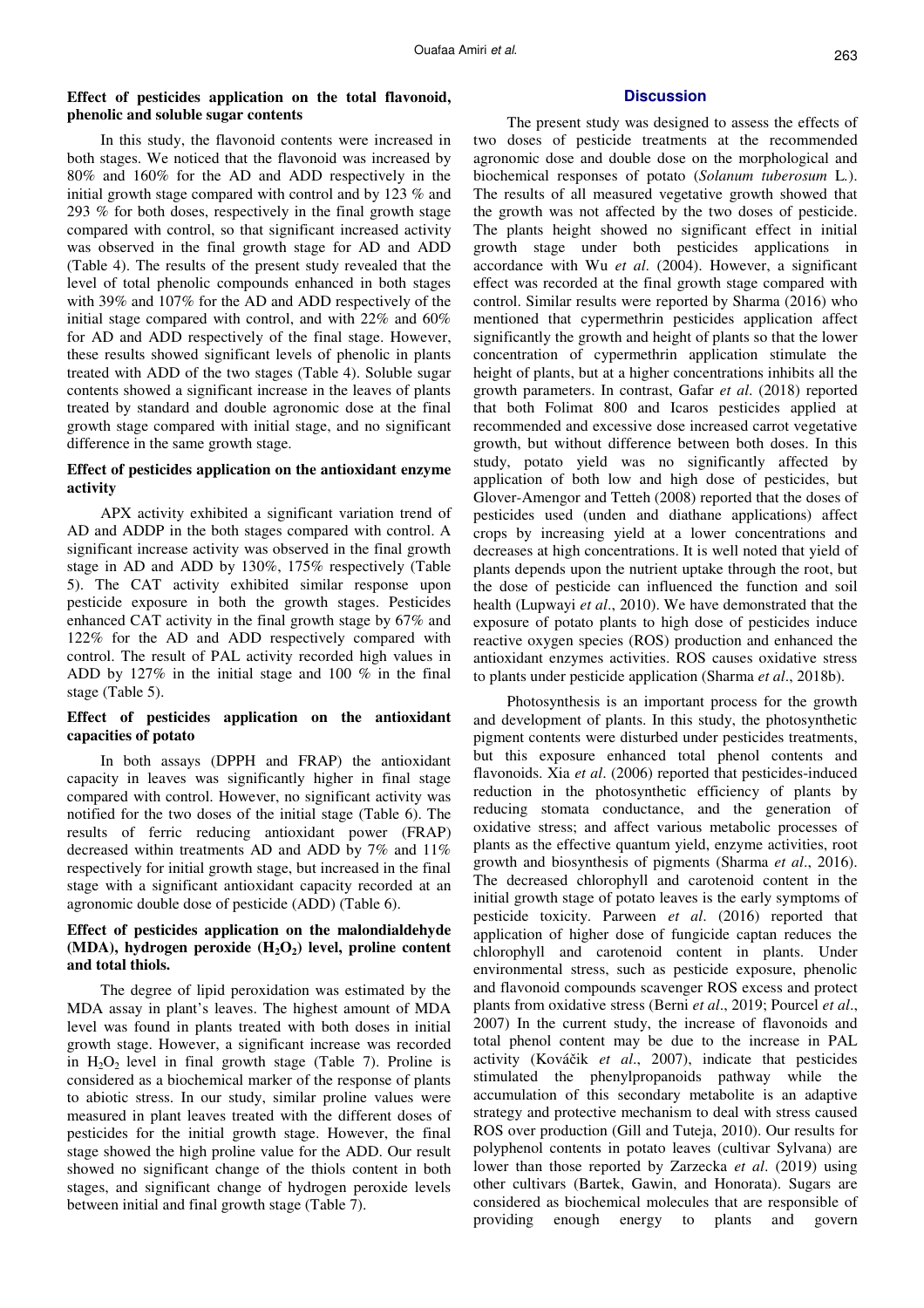photosynthesis, flowering, senescence, respiration, and seed germination. Our results showed that sugar content increased no significantly in the final growth stage under pesticides treatments. In accordance with the results reported by Gugała *et al*. (2013) that herbicides had no effect on total sugars. Ascorbate peroxidase (APX) is thought to play important role in scavenging ROS and protecting cells in plants. Our findings showed the increased APX activity in both agronomic doses of pesticide (AD) and agronomic double dose of pesticide (ADD) in the final stage of potato plants. This result is in accordance with Shakir *et al*. (2018) who reported that pesticides induced APX activity in the shoot of tomato plants treated with emamectin, cypermethrin and imidacloprid. Similar levels of CAT activity were detected in the leaves of plants for the initial growth stage. On the other hand, a significant increase in CAT activity was observed in the leaves of plants treated under ADD at the final stage. In addition, the activities of antioxidant enzymes such as catalase have improved in response to pesticides applied. Oxidative stress caused by the application of pesticides has been found to be somewhat correlated with the increase in the concentration of pesticides. Parween *et al*. (2012) demonstrated that the foliar application of chlorpyriphos insecticide in *Vigna radiata* L. enhanced CAT activity. Phenylalanine ammonia-lyase (PAL) is the rate limiting enzymes in phenolic compounds production through phenylpropanoids pathway (Kováčik *et al*., 2007). PAL activity increased significantly and enhances tolerance to pesticide stress by the accumulation of secondary metabolites, especially flavonoids as effective ROS scavenger.

The free radical scavenging capacity (DPPH) and the ferric reducing antioxidant potential (FRAP) were used to assess the potential antioxidant and antiradical activity of the potato. This activity increased significantly for both AD and ADD doses of the final growth stage compared to control. Our results were in accordance with studies from Radwan (2012), who showed that clethodim caused a significant increase in total antioxidant activity (DPPH) in leaves of Maize (*Zea mays* L.). In this current study, the activity of DPPH and FRAP correlates with the content of secondary metabolites, including flavonoids. Improvements in the antioxidant capacity of potato leaves exposed to pesticides

can be attributed to higher flavonoid content, indicating that the potato had stronger antioxidant capacity to eliminate ROS and attenuate oxidative damage. The increased accumulation of flavonoids and a higher antioxidant capacity is a biochemical adaptation used by potato to avoid oxidative damage, and could be improved tolerance to pesticides stress.

Oxidative damage parameters were represented as lipid peroxidation products (MDA biomarker), and reactive oxygen species (hydrogen peroxide). These results showed that treatment with both simple and double dose of pesticides generates increased the lipid peroxidation level. These results are in agreement with the findings reported by Kaya and Doganlar (2016). However, the hydrogen peroxide level increases significantly only on the final growth stage. Proline osmo-protectant is also known for its antioxidant activity in plants submitted to abiotic stress. It produced and accumulates by plants under abiotic stress and act essential roles to increase stress tolerance. Low-molecular-weight (thiols) plays also a key role in the tolerance of plants to abiotic stress such as pesticides. Our results showed high level of proline in plants treated by ADD at the final growth stage, and no significant decrease in the contents of thiols during exposure to pesticides in both growth stages.

# **Conclusion**

In the present study, we have demonstrated that the exposure of potato plants to high dose of pesticides induces ROS production, and enhanced the antioxidant enzyme activities and accumulating soluble proline. The pesticide application induced increasing of phenolic and flavonoid compounds which were correlated with stronger antioxidant potential, and soluble sugar contents. These biochemical responses allow the development of effective strategies to reduce the negative effect of pesticides on agricultural production, plant growth and human health. Pesticide applications at high dose increase soil chemical load and induce effects on soil microbial communities and disturbance on the function of soil organisms. Consequently, a decrease in soil productivity and residue accumulation in plants will be obtained. Our results made it possible to indicate the response mechanism of plants to pesticide stress in order to understand the effect of phytotoxicity on crops.

**Table 1 :** Pesticide treatments of potato under field conditions

| <b>Active ingredient</b>                                            | Manufacture recommended use rate |
|---------------------------------------------------------------------|----------------------------------|
| Abamectin $(18 \text{ g/L})$                                        | $50 \text{ mL/ha}$               |
| Famoxadone (22.5 %) + Cymoxanil (30%)                               | $400$ g/ha                       |
| Metribuzin                                                          | 450-650 g/ha                     |
| Chlorothalonil $(500 \text{ g/L})$                                  | 2L/ha                            |
| Chlorothalonil $(500 \text{ g/L})$ + Metalaxyl $(36.3 \text{ g/L})$ | 2L/ha                            |

**Table 2**: Effect of different doses of pesticides on leaf area (cm<sup>2</sup>), number of aerial stems/plant and plant height (cm) for the initial and final growth stage of potato plants.

|         |                                                                       | Initial growth stage       |                             | Final growth stage              |                                    |                               |  |
|---------|-----------------------------------------------------------------------|----------------------------|-----------------------------|---------------------------------|------------------------------------|-------------------------------|--|
|         | Number of<br>Leaf area<br>aerial<br>(cm <sup>2</sup> )<br>stems/plant |                            | <b>Plant height</b><br>(cm) | Leaf area<br>(cm <sup>2</sup> ) | Number of<br>aerial<br>stems/plant | <b>Plant height</b><br>(cm)   |  |
| Control | $25.12 \pm 6.25^{\circ}$                                              | $2.66 \pm 0.25^{\text{a}}$ | $13.08 \pm 2.79^{\circ}$    | $49.22 \pm 8.86^{\circ}$        | $2.66 \pm 0.25^{\circ}$            | $16.08 \pm 2.89^b$            |  |
| AD      | $27.74 \pm 4.17^{\circ}$                                              | $2.53 \pm 0.55^{\circ}$    | $17.55 \pm 1.53^{\circ}$    | $52.94 \pm 5.73^b$              | $2.53 \pm 0.55^{\rm b}$            | $22.55 \pm 1.53$ <sup>c</sup> |  |
| ADD     | $24.97 \pm 2.88^{\circ}$                                              | $2.66 \pm 0.25^{\text{a}}$ | $16.95 \pm 1.30^a$          | $49.12 \pm 4.03^b$              | $2.66 \pm 0.25^{\rm b}$            | $21.95 \pm 1.30^{\circ}$      |  |

AD, agronomic dose of pesticide; ADD, agronomic double dose of pesticide.

Each value is the mean± SD of 3 replicates. Values in the columns followed by different small letters are significantly different at p< 0.05.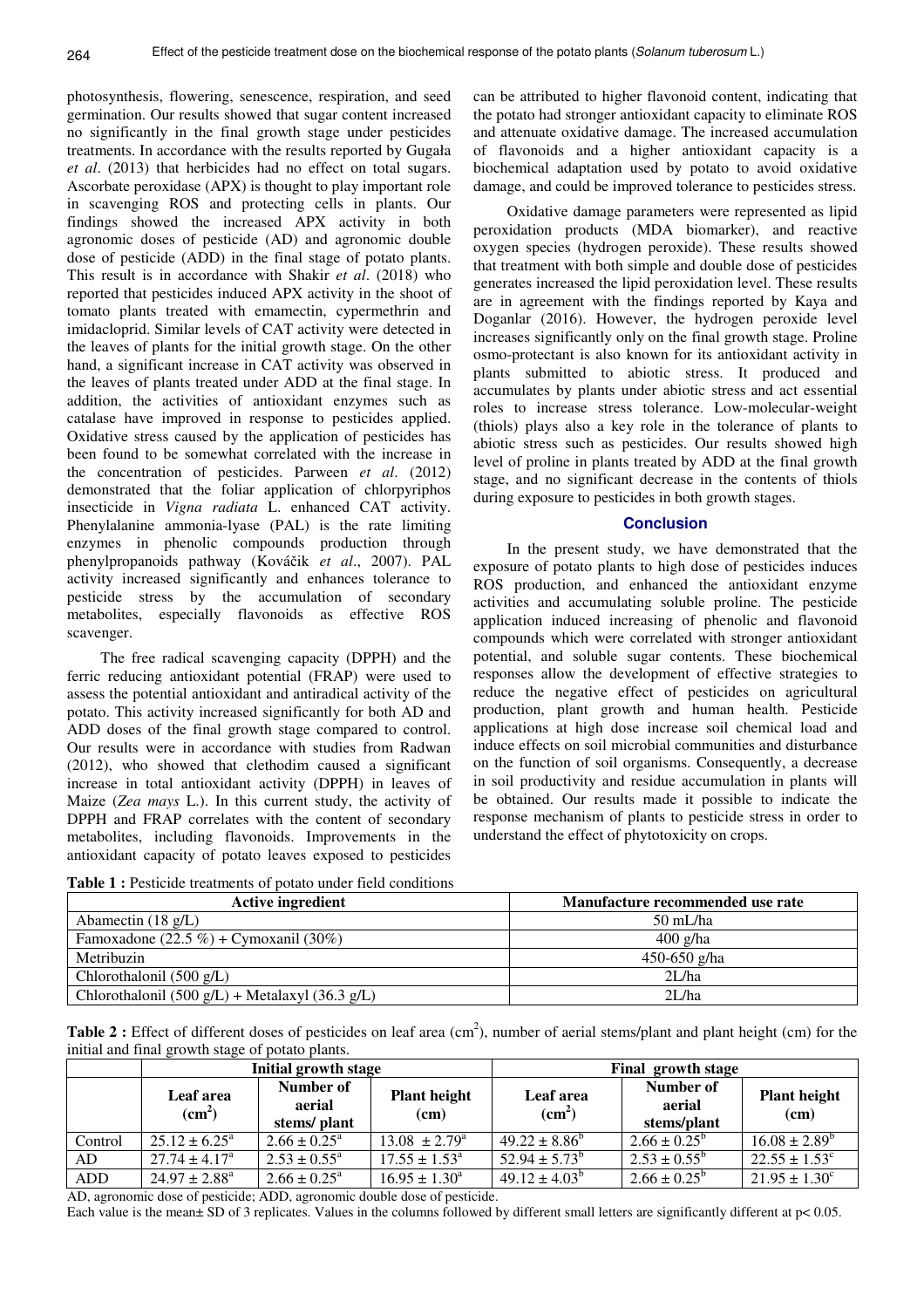| Table 3 : Effect of different doses of pesticides on number of tubers/ plant and total yield/plant (kg) and total yield/hectare |  |
|---------------------------------------------------------------------------------------------------------------------------------|--|
| (t/ha) of potato                                                                                                                |  |

| <b>Parameters</b>          | Control                  | AD                       | ADD                      |  |
|----------------------------|--------------------------|--------------------------|--------------------------|--|
| Tubers number/plant        | $6.35 \pm 0.91^{\circ}$  | $8.38 \pm 0.24^{\circ}$  | $7.49 \pm 0.99^{\rm ab}$ |  |
| Tubers weight/plant (kg)   | $0.47 \pm 0.03^{\circ}$  | $1.08 \pm 0.01^{\circ}$  | $0.86 \pm 0.03^{\circ}$  |  |
| Total yield/hectare (t/ha) | $13.59 \pm 1.03^{\circ}$ | $28.81 \pm 3.32^{\circ}$ | $24.85 \pm 1.10^{\circ}$ |  |

AD, agronomic dose of pesticide; ADD, agronomic double dose of pesticide.

Each value is the mean± SD of 3 replicates. Same letters indicate no significant differences at P < 0.05

**Table 4 :** Effects of pesticides on contents of chlorophyll a, b, carotenoids and total chlorophyll, phenolic compounds contents and soluble sugar of potato plants.

| <b>Parameters</b>                        | Initial growth stage      |                        |                                                                                                                       | Final growth stage        |                               |                               |
|------------------------------------------|---------------------------|------------------------|-----------------------------------------------------------------------------------------------------------------------|---------------------------|-------------------------------|-------------------------------|
|                                          | <b>Control</b>            | AD                     | <b>ADD</b>                                                                                                            | <b>Control</b>            | <b>AD</b>                     | <b>ADD</b>                    |
| Chlorophyll a<br>$(\mu g.g^{-1} FW)$     | $767 \pm 6^{\circ}$       | $621 \pm 82^b$         | $574 \pm 98^{\rm b}$                                                                                                  | $282 \pm 29^{\circ}$      | $240 \pm 26^{\circ}$          | $301 \pm 40^{\circ}$          |
| Chlorophyll b<br>$(\mu g.g^{-1} FW)$     | $1384 \pm 17^a$           | $1038 \pm 296^{\rm b}$ | $916 \pm 214^b$                                                                                                       | $202 \pm 15^{\circ}$      | $217 \pm 21^{\circ}$          | $221 \pm 151$ <sup>c</sup>    |
| Carotenoids<br>$(mg.g^{-1}FW)$           | $88.32 \pm 1.13^a$        | $76.32 \pm 7.81^a$     | $60.56 \pm 23.34^a$                                                                                                   | $6.82 \pm 1.05^b$         | $27.79 \pm 0.17$ <sup>c</sup> | $11.98 \pm 3.91$ <sup>d</sup> |
| Total chlorophyll<br>$(\mu g.g^{-1} FW)$ | $2180 \pm 11^a$           | $1766 \pm 256^b$       | $1512 \pm 317^b$                                                                                                      | $225 \pm 78$ <sup>d</sup> | $285 \pm 87$ <sup>d</sup>     | $281 \pm 38$ <sup>d</sup>     |
| Flavonoid<br>$(\mu g EQ/g FW)$           | $22.05 \pm 10.39^{\circ}$ |                        | $39.70 \pm 22.87^{\circ}$ 57.35 $\pm$ 14.55 <sup>°</sup>                                                              | $35.58 \pm 4.57^b$        | $79.41 \pm 2.94$ <sup>c</sup> | $140.19 \pm 28.56^{\text{d}}$ |
| Total phenol<br>$(mg \text{ GAE/g FW})$  | $17.90 \pm 3.65^{\circ}$  | $24.96 \pm 9.86^{ab}$  | $37.20 \pm 5.24^b$                                                                                                    | $3.43 \pm 0.32^{\circ}$   | $4.20 \pm 1.01^{\text{cd}}$   | $5.50 \pm 0.65^{\rm d}$       |
| Soluble sugar<br>(g/gFW)                 |                           |                        | $0.061 \pm 0.009^{\circ}$ $\vert 0.137 \pm 0.059^{\circ} \vert 0.081 \pm 0.001^{\circ} \vert 0.245 \pm 0.001^{\circ}$ |                           | $0.249 \pm 0.010^b$           | $0.243 \pm 0.002^b$           |

AD, agronomic dose of pesticide; ADD, agronomic double dose of pesticide; mg GAE/g FW, mg of gallic acid equivalents per gram of fresh weight;  $\mu$ g EQ/g FW,  $\mu$ g of equivalent quercetin per gram of fresh weight. Each value is the mean  $\pm$  SD of 3 replicates. Same letters indicate no significant differences at  $p < 0.05$  and different small letters are significantly different at  $p < 0.05$ 

**Table 5 :** Effects of pesticides on the antioxidants enzymes of potato plants

| <b>Enzymatic</b>                               | Initial growth stage           |                                |                           | Final growth stage             |                                |                                 |
|------------------------------------------------|--------------------------------|--------------------------------|---------------------------|--------------------------------|--------------------------------|---------------------------------|
| activities<br>$(mM.min-1.mg-1)$<br>of protein) | <b>Control</b>                 | AD                             | <b>ADD</b>                | Control                        | AD                             | <b>ADD</b>                      |
| <b>CAT</b>                                     | $0.006 \pm 0.001$ <sup>a</sup> | $0.007 \pm 0.001$ <sup>a</sup> | $0.017 \pm 0.001^{\circ}$ | $0.006 \pm 0.001$ <sup>a</sup> | $0.01 \pm 0.001$ <sup>cd</sup> | $0.013 \pm 0.002$ <sup>d</sup>  |
| APX                                            | $0.072 \pm 0.014$ <sup>a</sup> | $0.039 \pm 0.005^{\rm b}$      | $0.099 \pm 0.010^a$       | $0.033 \pm 0.005^b$            | $0.077 \pm 0.002$ <sup>a</sup> | $0.092 \pm 0.0003$ <sup>c</sup> |
| <b>PAL</b>                                     | $1.42 \pm 0.30^{\circ}$        | $1.39 \pm 0.27$ <sup>a</sup>   | $3.24 + 0.58^b$           | $1.10 \pm 0.35^{\text{a}}$     | $2.23 \pm 0.21^{\circ}$        | $2.13 \pm 0.50^{b,c}$           |

AD, agronomic dose of pesticide; ADD, agronomic double dose of pesticide; CAT, catalase; APX, ascorbate peroxidase; PAL, phenylalanine ammonia lyase. Values followed by different small letters are significantly different at p< 0.05

**Table 6 :** Free radical scavenging capacity (DPPH) and FRAP activity of potato plants

| Antioxidant capacities                          | Initial growth stage        |                                |                          | Final growth stage       |                               |                                                     |
|-------------------------------------------------|-----------------------------|--------------------------------|--------------------------|--------------------------|-------------------------------|-----------------------------------------------------|
|                                                 | Control                     | AD                             | ADD                      | <b>Control</b>           | AD                            | ADD                                                 |
| DPPH inhibition $(\% )$                         | $36.65 \pm 1.44^{\text{a}}$ | $30.80\pm4.69^{\circ}$         | $38.38 \pm 2.17^{\circ}$ | $11.84 \pm 8.71^{\circ}$ | 49.92 $\pm$ 7.13 <sup>c</sup> | $52.13 \pm 2.84^{\circ}$                            |
| <b>FRAP</b> activity<br>(uM ferrous equivalent) | $82 \pm 22.62^{\circ}$      | $76.33 \pm 21.12^{\mathrm{a}}$ | $73 + 14.14^a$           | $220.33\pm25.38^{\circ}$ |                               | $+255\pm47.00^{bc}$ 333.33 $\pm$ 44.29 <sup>c</sup> |

AD, agronomic dose; ADD, agronomic double dose.

Values followed by different small letters are significantly different at p< 0.05

**Table 7 :** Effects of pesticides application on the malondialdehyde (MDA) content, hydrogen peroxide level, proline and total thiol contents of potato plants

| Non enzymatic<br><b>Antioxidants</b>                      | Initial growth stage          |                             |                                | Final growth stage          |                              |                              |
|-----------------------------------------------------------|-------------------------------|-----------------------------|--------------------------------|-----------------------------|------------------------------|------------------------------|
|                                                           | <b>Control</b>                | AD                          | ADD.                           | Control                     | AD.                          | <b>ADD</b>                   |
| Thiols (mM)                                               | $43.60 \pm 7.38$ <sup>a</sup> | $35.88 \pm 1.97^{\text{a}}$ | $38.45 \pm 12.37$ <sup>a</sup> | $84.22 \pm 22.20^b$         | $83.57 \pm 28.99^b$          | $83.89 \pm 8.32^b$           |
| Proline (mol/g FW)                                        | $4.59 \pm 0.92^{\text{a}}$    | $4.60 \pm 0.96^{\circ}$     | $4.69 \pm 0.92^{\text{a}}$     | $9.69 \pm 0.83^b$           | $9.28 \pm 1.40^b$            | $13.03 \pm 1.70^{\circ}$     |
| MDA (µmol. $g F W^{-1}$ )                                 | $0.08 \pm 0.03^{\circ}$       | $0.28 \pm 0.06^b$           | $0.82 \pm 0.12^c$              | $0.511 \pm 0.03^{\text{d}}$ | $0.54 \pm 0.16^{\text{d}}$   | $0.66 \pm 0.10^d$            |
| Hydrogen peroxide level<br>(µmol $H_2O_2$ , g $FW^{-1}$ ) | $2.66 \pm 0.41$ <sup>a</sup>  | $3.14 \pm 0.55^{\text{a}}$  | $2.08 \pm 0.30^a$              | $1.83 \pm 0.08^b$           | $2.32 \pm 0.09$ <sup>c</sup> | $2.29 \pm 0.11$ <sup>c</sup> |

AD, agronomic dose; ADD, agronomic double dose; mol/g FW, mol per gram of fresh weight.

Values followed by the same letter were not significantly different at the 5% level of significance.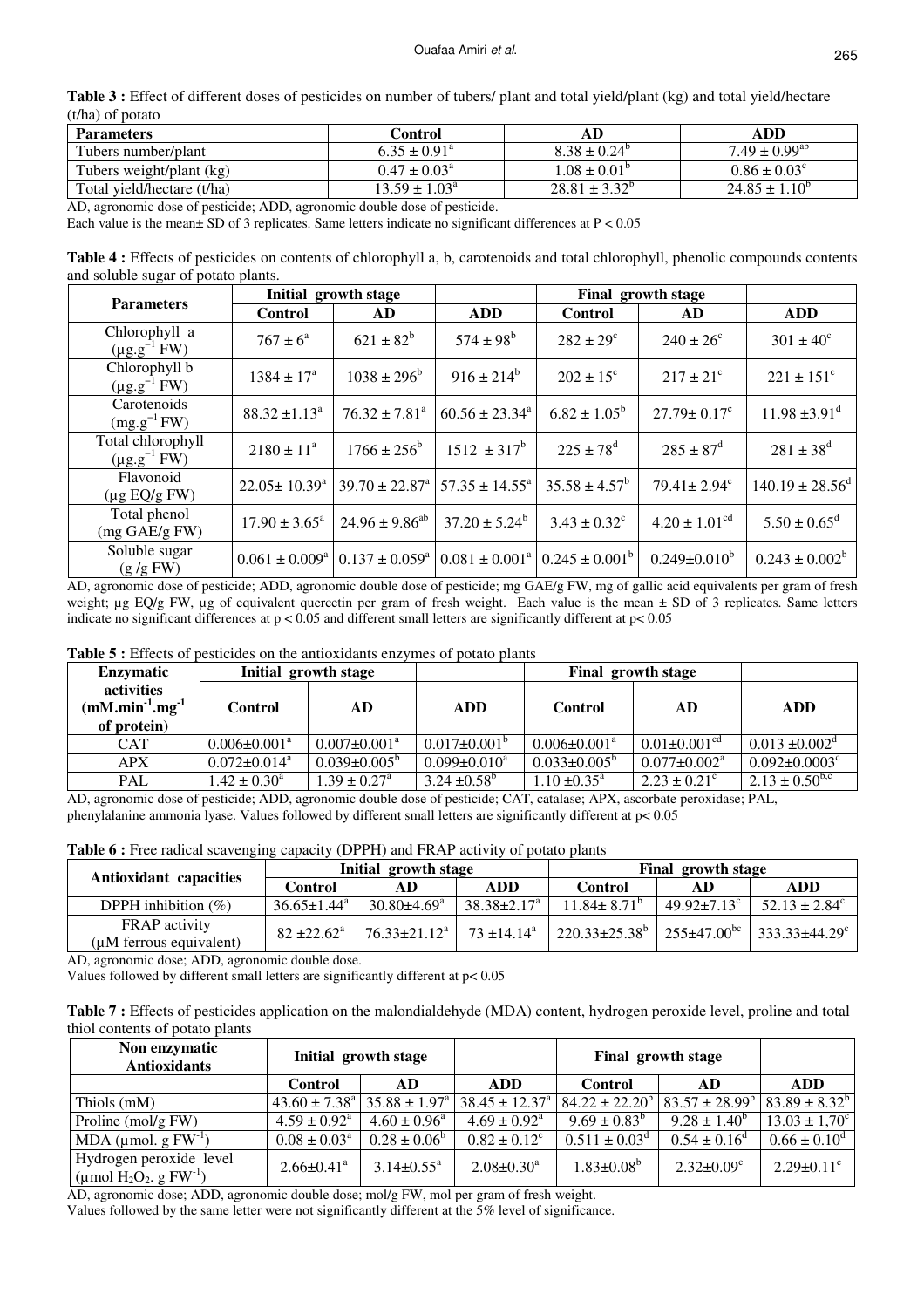# **Conflict Of Interest**

The authors declare no conflicts of interest.

# **Funding**

This research did not receive any specific grant from funding agencies in the public, commercial, or not-for-profit sectors.

#### **References**

- Aebi, H. (1984). Catalase *in vitro*. *Methods in Enzymology* 105:121-126.
- Baćmaga, M.; Wyszkowska, J. and Kucharski, J. (2018) The influence of chlorothalonil on the activity of soil microorganisms and enzymes. *Ecotoxicology,* 27: 1188–1202.
- Bates, L.S.; Waldren, R.P. and Teare, I.D. (1973). Rapid determination of free proline for water-stress studies. *Plant and Soil,* 39(1): 205-207.
- Beaudoin-Eagan, L.D. and Thorpe, T.A. (1985). Tyrosine and phenylalanine ammonia lyase activities during shoot initiation in tobacco callus cultures. *Plant Physiology,* 78(3): 438-441.
- Berni, R.; Luyckx, M.; Xu, X.; Legay, S.; Sergeant, K.; Hausman, J.F.; Lutts, S.; Cai, G. and Guerriero, G. (2019). Reactive oxygen species and heavy metal stress in plants: Impact on the cell wall and secondary metabolism. *Environmental and Experimental Botany,* 161: 98-106.
- Bradford, M.M. (1976). A rapid and sensitive method for the quantitation of microgram quantities of protein utilizing the protein dyes binding. *Ann Biochem,* 72: 248–254.
- Cheng, B.; Zhang, H.; Hu, J.; Yang, J.; Liao, X.; Liu, F.; Guo, J.; Hu, C. and Lu, H. (2020). The immunotoxicity and neurobehavioral toxicity of zebrafish induced by famoxadone-cymoxanil. *Chemosphere* 247 :125870. https://doi.org/10.1016/j.chemosphere.2020.125870.
- Dubois, M.; Gilles, K.A.; Hamilton, J.K.; Rebers, P.A. and Smith, F. (1956). Colorimetric method for determination of sugars andrelated substances. *Analytical Chemistry,* 28: 350–356.
- FAO (2017). FAOSTAT database. Food and Agriculture Organization of the United Nations.
- Gafar, M.; HabebAlla, M.; Elhag, A. and Elfaki, J. (2018). Residual effect of folimat 800 (organophosphate) and Icaros pesticides on soil fertility and carrot growth. Noble *International Journal of Scientific Research,*  $2(2)$ : 5-10.
- Gill, S.S. and Tuteja, N. (2010). Reactive oxygen species and antioxidant machinery in abiotic stress tolerance in crop plants. *Plant Physiology and Biochemistry,* 48(12): 909- 930.
- Glover-Amengor, M. and Tetteh, F.M. (2008). Effect of pesticide application rate on yield of vegetables and soil microbial communities. *West African Journal of Applied Ecology* 12(1). DOI:10.4314/wajae. v12i1. 45749
- Gugała, M.; Zarzecka, K.; Sikorska, A. and Dołęga, H. (2013). Changes in sugar content in cultivars potato tubers depending on the weed control methods. *Progress in Plant Protection* 53:271–275. (In Polish)
- Heath, R.L. and Packer, L. (1968). Photoperoxidation in isolated chloroplasts: I. Kinetics and stoichiometry of fatty acid peroxidation. *Archives of Biochemistry and Biophysics,* 125(1): 189-198.
- Kaya, A. and Doganlar, Z.B. (2016). Exogenous jasmonic acid induces stress tolerance in tobacco (*Nicotiana tabacum*) exposed to imazapic. *Ecotoxicology and Environmental Safety,* 124: 470-479.
- Kováčik, J.; Klejdus, B.; Bačkor, M. and Repčák, M. (2007). Phenylalanine ammonia-lyase activity and phenolic compounds accumulation in nitrogen-deficient *Matricaria chamomilla* leaf rosettes. *Plant Science,* 172(2): 393-399.
- Li, J.; Huang, B.; Wang, Q.; Li, Y.; Fang, W. and Han, D. (2017). Effects of fumigation with metam-sodium on soil microbial biomass, respiration, nitrogen transformation, bacterial community diversity and genes encoding key enzymes involved in nitrogen cycling. *Sci. Total Environ,* 598: 1027–1036.
- Lichtenthaler, H.K. and Buschmann, C. (2001). Chlorophylls and carotenoids: Measurement and characterization by UV-VIS spectroscopy. Current Protocols in Food Analytical Chemistry, F4-3.
- Lupwayi, N.Z.; Brandt, S.A.; Harker, K.N.; O'Donovan, J.T.; Clayton, G.W. and Turkington, T.K. (2010). Contrasting soil microbial responses to fertilizers and herbicides in a canola–barley rotation. *Soil Biol Biochem.,* 42: 1997–2004.
- Makarova, S.; Makhotenko, A.; Spechenkova, N.; Love, A.J.; Kalinina, N.O. and Taliansky, M. (2018). Interactive responses of potato (*Solanum tuberosum* L.) plants to heat stress and infection with potato virus Y. *Frontiers in Microbiology*, 9: 2582.
- Morales-Irigoyen, E.E.; de las Mercedes Gómez, Y.; Flores-Moreno, J.L. and Franco-Hernández, M.O. (2018). A bionanohybrid ZnAl-NADS ecological pesticide as a treatment for soft rot disease in potato (*Solanum tuberosum* L.). *Environmental Science and Pollution Research,* 25(22): 21430-21439.
- Nakano, Y. and Asada, K. (1981). Hydrogen peroxide is scavenged by ascorbate-specific peroxidase in spinach chloroplasts. *Plant and Cell Physiology,* 22(5): 867- 880.
- Parween, T.; Jan, S.; Mahmooduzzafar, S.; Fatma, T. and Siddiqui, Z.H. (2016). Selective effect of pesticides on plant-A review. *Critical Reviews in Food Science and Nutrition,* 56(1): 160-179.
- Parween, T.A.L.A.T.; Jan, S. and Fatma, T. (2012). Evaluation of oxidative stress in *Vigna radiata* L. in response to chlorpyrifos. *International Journal of Environmental Science and Technology,* 9(4): 605-612.
- Pourcel, L.; Routaboul, J.M.; Cheynier, V.; Lepiniec, L. and Debeaujon, I. (2007) .Flavonoid oxidation in plants: from biochemical properties to physiological functions. *Trends in Plant Science,* 12(1): 29-36.
- Radwan, D.E.M. (2012). Salicylic acid induced alleviation of oxidative stress caused by clethodim in maize (*Zea mays* L.) leaves. *Pesticide Biochemistry and Physiology,* 102(2): 182-188.
- Rosales, M.A.; Ruiz, J.M.; Hernández, J.; Soriano, T.; Castilla, N. and Romero, L. (2006). Antioxidant content and ascorbate metabolism in cherry tomato exocarp in relation to temperature and solar radiation. *Journal of the Science of Food and Agriculture,* 86(10): 1545- 1551.
- Sedlak, J. and Lindsay, R.H. (1968). Estimation of total, protein-bound, and nonprotein sulfhydryl groups in